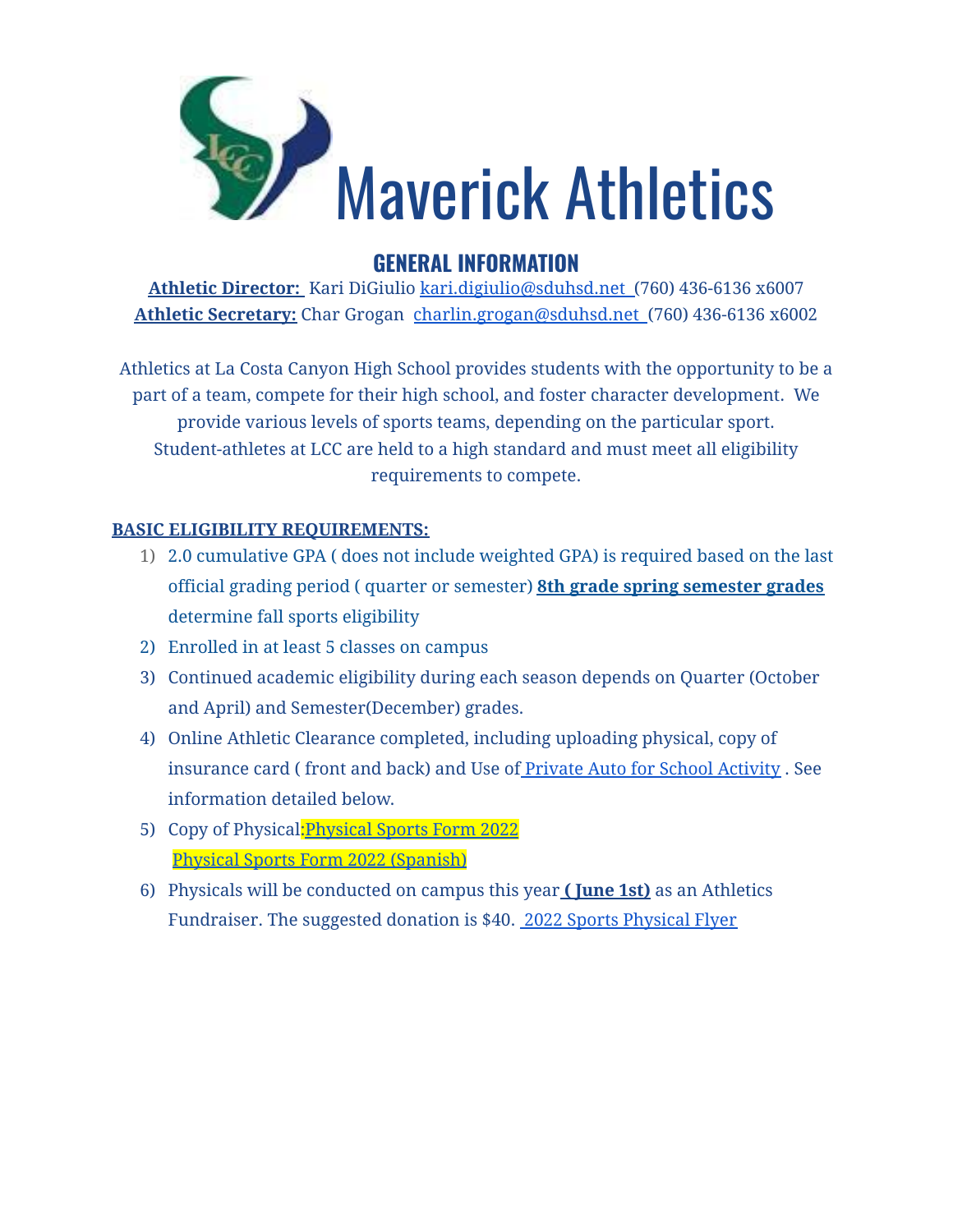Please keep in mind that the majority of Fall Sports starts at the beginning of August. Football begins at the end of July. Please make sure your summer calendar adjusts, as participation in try-outs is imperative to making a team at LCC. Levels offered are listed next to the sport (  $V=$  Varsity,  $IV=$  Junior Varsity and  $F=$  Freshmen)

| <b>Fall Sports (Aug-Nov)</b>                      | <b>Winter Sports (Nov-March)</b> | <b>Spring Sports (Feb-June)</b> |
|---------------------------------------------------|----------------------------------|---------------------------------|
| <b>Cheer-Sideline Try-outs</b><br>June 13 (V, JV) | B/G Basketball V, JV, F          | Baseball V, JV, F               |
| <b>B/G Cross Country V, JV</b><br>(8/6)           | B/G Soccer V, JV, F              | Softball V, JV                  |
| Field Hockey V, JV (8/6)                          | B/G Wrestling B, JV              | <b>Gymnastics V, JV</b>         |
| Football V, JV, F $(7/30)$                        | G Water Polo V, JV, F            | B/G Track and Field V, JV       |
| B Water Polo V, JV, F $(8/1)$                     |                                  | B/G Lacrosse V, JV              |
| <b>CIF Cheer try-outs V TBD</b>                   |                                  | B Volleyball V, JV, F           |
| G Volleyball V, JV, F (8/1)                       |                                  | B/G Swim and Dive V, JV         |
| G Tennis V, JV(8/6)                               |                                  | <b>B</b> Tennis V,JV            |
| G Golf V, JV (8/6)                                |                                  | <b>B</b> Golf V, JV             |
|                                                   |                                  | G Sand Volleyball V, JV         |

### **HOW TO COMPLETE ATHLETIC CLEARANCE -**

## **Please follow this worksheet:** Online Athletic [Clearance](https://mcusercontent.com/4d3abec81c29e6276918ea871/files/c5bc8135-965a-b9ae-e365-cdcee533c142/CIF2.0ACUserHandout.pdf) Steps

#### **Please note:**

1. Complete all required fields for Student Information, Educational History, Medical History and Signature Forms. (Please note: parent and student-athlete have **separate signature lines**. You must sign each signature one at a time. Auto-populating the signatures will cause it to be incorrect and will have to be reset and delay your clearance.